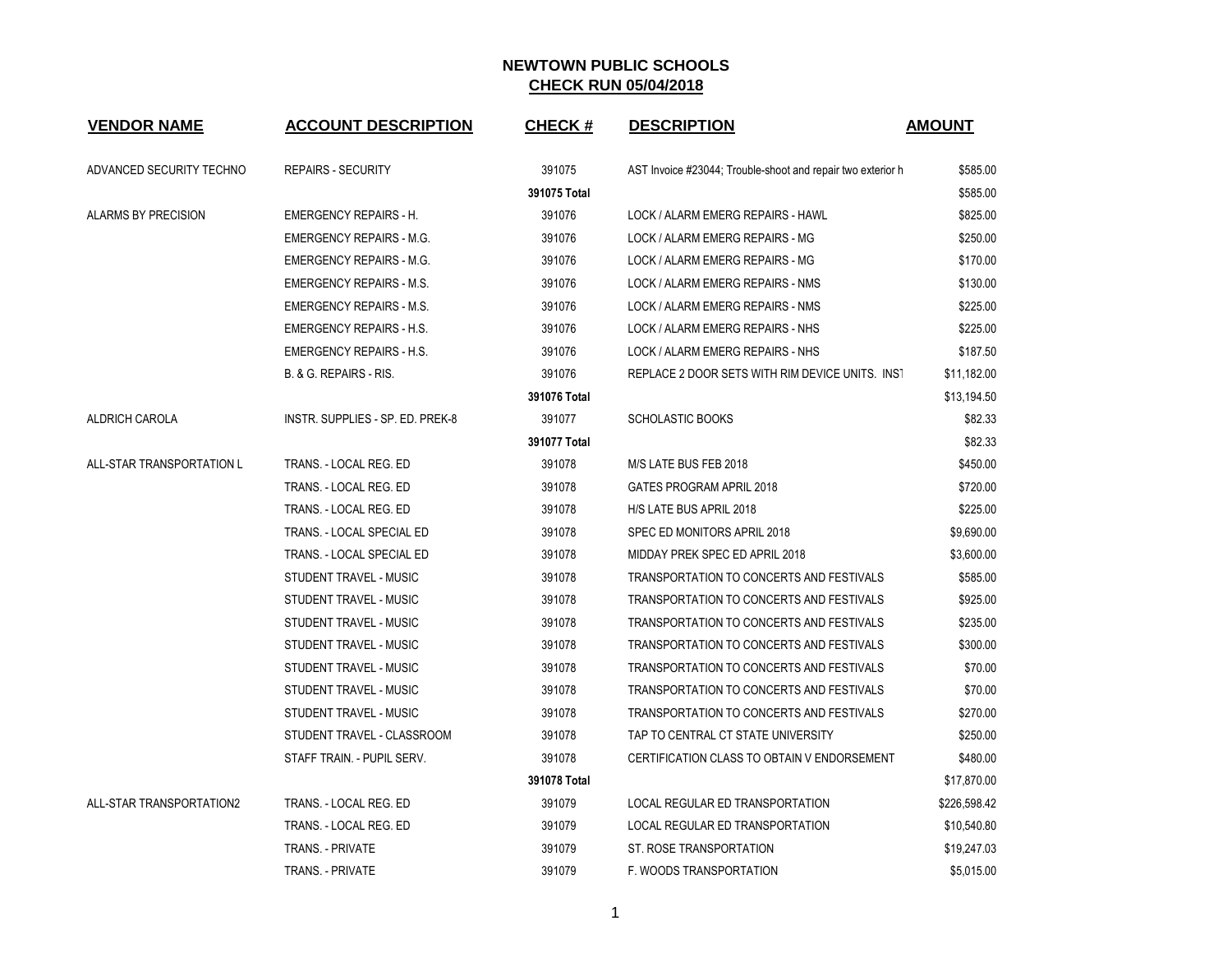| <b>VENDOR NAME</b>        | <b>ACCOUNT DESCRIPTION</b>   | <b>CHECK#</b> | <b>DESCRIPTION</b>                    | <b>AMOUNT</b> |
|---------------------------|------------------------------|---------------|---------------------------------------|---------------|
| ALL-STAR TRANSPORTATION2  | TRANS. - PRIVATE             | 391079        | H. VALLEY TRANSPORTATION              | \$4,867.50    |
|                           | TRANS. - MAGNET SCH.         | 391079        |                                       | \$2,970.00    |
|                           |                              |               | DANBURY MAGNET TRANSPORTATION         |               |
|                           | TRANS. - MAGNET SCH.         | 391079        | ECA (ACCES) TRANSPORTATION            | \$4,248.00    |
|                           | TRANS. - MAGNET SCH.         | 391079        | RCA (CES) TRANSPORTATION              | \$4,130.00    |
|                           | TRANS. - NONNEWAUG           | 391079        | NONNEWAUG TRANSPORTATION              | \$3,891.50    |
|                           | TRANS. - VO/TECH.            | 391079        | <b>HATS TRANSPORTATION</b>            | \$5,339.50    |
|                           | TRANS. - LOCAL SPECIAL ED    | 391079        | LSPED TRANSPORTATION (3) WHEEL-CHAIR, | \$34,271.50   |
|                           |                              | 391079 Total  |                                       | \$321,119.25  |
| ALTUS POWER FUNDS, LLC SE | ELECTRICITY - M.S.           | 391080        | MARCH SOLAR 8,099 KWH                 | \$594.47      |
|                           | ELECTRICITY - M.S.           | 391080        | CORR JAN NEW RATE 4,610. KWH          | (\$48.87)     |
|                           | ELECTRICITY - M.S.           | 391080        | APRIL SOLAR 18,710. KWH               | \$1,373.31    |
|                           |                              | 391080 Total  |                                       | \$1,918.91    |
| AMAZON (13)               | INSTR. SUPPLIES - CLASSROOM  | 391081        | Laminator Pouches - no shipping       | \$23.90       |
|                           |                              | 391081 Total  |                                       | \$23.90       |
| AMAZON (17)               | TEXTBOOKS - CLASSROOM        | 391082        | See attached book order, no shipping  | \$155.62      |
|                           | <b>TEXTBOOKS - CLASSROOM</b> | 391082        | Classroom library books, see attached | \$138.25      |
| AMAZON (17)               | TEXTBOOKS - CLASSROOM        | 391082        | shipping/handling                     | \$7.10        |
|                           |                              | 391082 Total  |                                       | \$300.97      |
| AMAZON (9)                | INSTR. SUPPLIES - CLASSROOM  | 391083        | <b>TIME CLOCK</b>                     | \$289.80      |
|                           |                              | 391083 Total  |                                       | \$289.80      |
| ANTHEM BLUE CROSS AN      | P/R - VOLUNTARY VISION INS.  | 391084        | VISION MAY 2015                       | \$1,058.70    |
|                           |                              | 391084 Total  |                                       | \$1,058.70    |
| <b>ANTHEM LIFE</b>        | P/R - VOLUNTARY LIFE INS.    | 391085        | LIFE MAY 2018                         | \$1,658.05    |
|                           | P/R - VOLUNTARY LTD INS.     | 391085        | LTD INS MAY 2018                      | \$3,631.68    |
|                           |                              | 391085 Total  |                                       | \$5,289.73    |
| AQUARION WATER COMPANY OF | WATER - H.                   | 391086        | WATER 200332183 27 THOU GAL           | \$364.34      |
|                           | WATER - S.H.                 | 391086        | WATER 200391787 29 THOU GAL           | \$511.10      |
|                           | WATER - S.H.                 | 391086        | WATER 200389638 S/H FIRE LINE         | \$187.92      |
|                           | WATER - M.G.                 | 391086        | WATER 200331002 33 THOU GAL           | \$400.34      |
|                           | WATER - M.G.                 | 391086        | WATER 200330675 M/G FIRE LINE         | \$187.92      |
|                           | WATER - M.S.                 | 391086        | WATER 200330637 53 THOU GAL           | \$520.31      |
|                           | WATER - H.S.                 | 391086        | WATER 200331205 1 THOU GAL            | \$39.94       |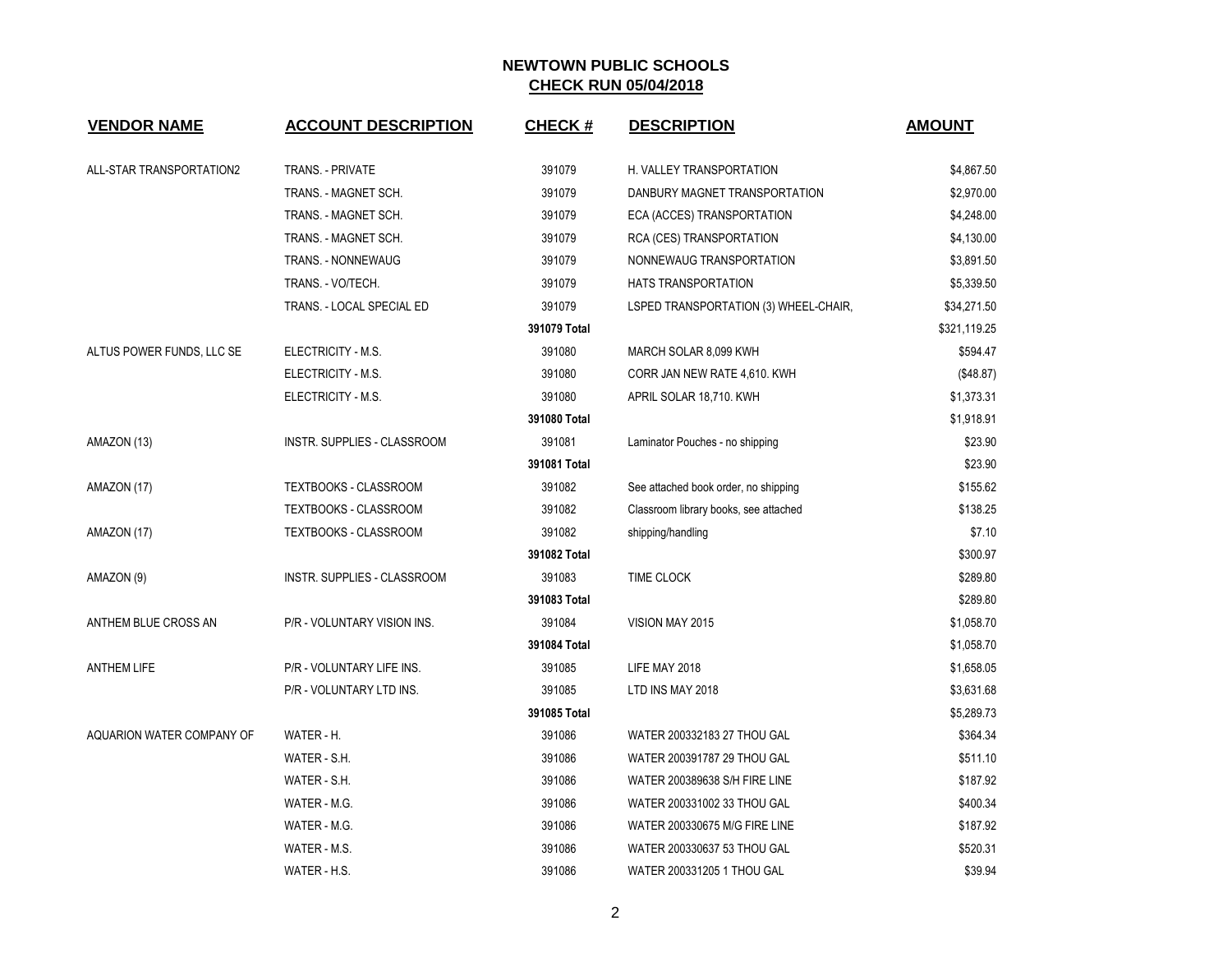| <b>VENDOR NAME</b>         | <b>ACCOUNT DESCRIPTION</b>       | <b>CHECK#</b> | <b>DESCRIPTION</b>                                    | <b>AMOUNT</b> |
|----------------------------|----------------------------------|---------------|-------------------------------------------------------|---------------|
| AQUARION WATER COMPANY OF  | WATER - H.S.                     | 391086        | WATER 200328345 H/S IRRIGATION                        | \$202.39      |
|                            | WATER - H.S.                     | 391086        | WATER 200328870 178 THOU GAL                          | \$1,217.72    |
|                            | WATER - H.S.                     | 391086        | WATER 200328870 203. THOU GAL                         | \$1,420.07    |
|                            |                                  | 391086 Total  |                                                       | \$5,052.05    |
| ASCD                       | MEMBERSHIPS - CLASSROOM          | 391087        | Annual Membership                                     | \$59.00       |
|                            |                                  | 391087 Total  |                                                       | \$59.00       |
| ASCOT EDUCATION LLC        | TUITION - OUT-OF-DISTRICT        | 391088        | TUITION - OUT-OF-DISTRICT                             | \$6,790.00    |
|                            |                                  | 391088 Total  |                                                       | \$6,790.00    |
| <b>AT&amp;T MOBILITY</b>   | <b>TELEPHONE &amp; CABLE</b>     | 391089        | MOBIL PHONE 2017/18                                   | \$130.04      |
|                            |                                  | 391089 Total  |                                                       | \$130.04      |
| AUTO HOME COMMERCIAL       | <b>EMERGENCY REPAIRS - S.H.</b>  | 391090        | PA SYSTEM / CLOCK REPAIRS - SH                        | \$1,635.21    |
|                            | <b>EMERGENCY REPAIRS - M.G.</b>  | 391090        | PA SYSTEM / CLOCK REPAIRS - MG                        | \$633.79      |
|                            | <b>EMERGENCY REPAIRS - H.S.</b>  | 391090        | PA SYSTEM / CLOCK REPAIRS - NHS                       | \$750.06      |
|                            |                                  | 391090 Total  |                                                       | \$3,019.06    |
| BARNA, GALE                | CONTRACTED SERV. - MUSIC         | 391091        | Spring Concerts & Rehearsal Accompanist               | \$400.00      |
|                            |                                  | 391091 Total  |                                                       | \$400.00      |
| <b>BATTISTI, LAURA</b>     | STAFF TRAVEL - CLASSROOM         | 391092        | travel unconn French workshop                         | \$91.34       |
|                            |                                  | 391092 Total  |                                                       | \$91.34       |
| <b>BERKHIN, CHANTALINE</b> | <b>TUTORS - HOMEBOUND</b>        | 391093        | <b>TUTORS - HOMEBOUND</b>                             | \$665.00      |
|                            | <b>TUTORS - HOMEBOUND</b>        | 391093        | <b>TUTORS - HOMEBOUND</b>                             | \$665.00      |
|                            |                                  | 391093 Total  |                                                       | \$1,330.00    |
| <b>BMC SOFTWARE INC.</b>   | CONTRACTED SERV. - INFO. TECH.   | 391094        | Track It Maintenance/Support for Inventory, Help Desk | \$6,248.25    |
|                            |                                  | 391094 Total  |                                                       | \$6,248.25    |
| <b>BRACKSIECK, JILL</b>    | INSTR. SUPPLIES - CLASSROOM      | 391095        | <b>SCIENCE SUPPLIES</b>                               | \$72.21       |
|                            | INSTR. SUPPLIES - CLASSROOM      | 391095        | <b>SCIENCE SUPPLIES</b>                               | \$110.35      |
|                            | INSTR. SUPPLIES - CLASSROOM      | 391095        | PET SUPPLIES                                          | \$249.26      |
|                            |                                  | 391095 Total  |                                                       | \$431.82      |
| BRAND, JOAN L.             | <b>TUTORS - HOMEBOUND</b>        | 391096        | <b>TUTORS - HOMEBOUND</b>                             | \$190.00      |
|                            |                                  | 391096 Total  |                                                       | \$190.00      |
| CED                        | <b>B&amp;G SUPPLIES - MAINT.</b> | 391097        | <b>TOOL APRONS</b>                                    | \$28.34       |
|                            | B. & G. REPAIRS - H.S.           | 391097        | RUNS CIRCUITS FOR KITCHEN APPLIANCES                  | \$893.88      |
|                            |                                  | 391097 Total  |                                                       | \$922.22      |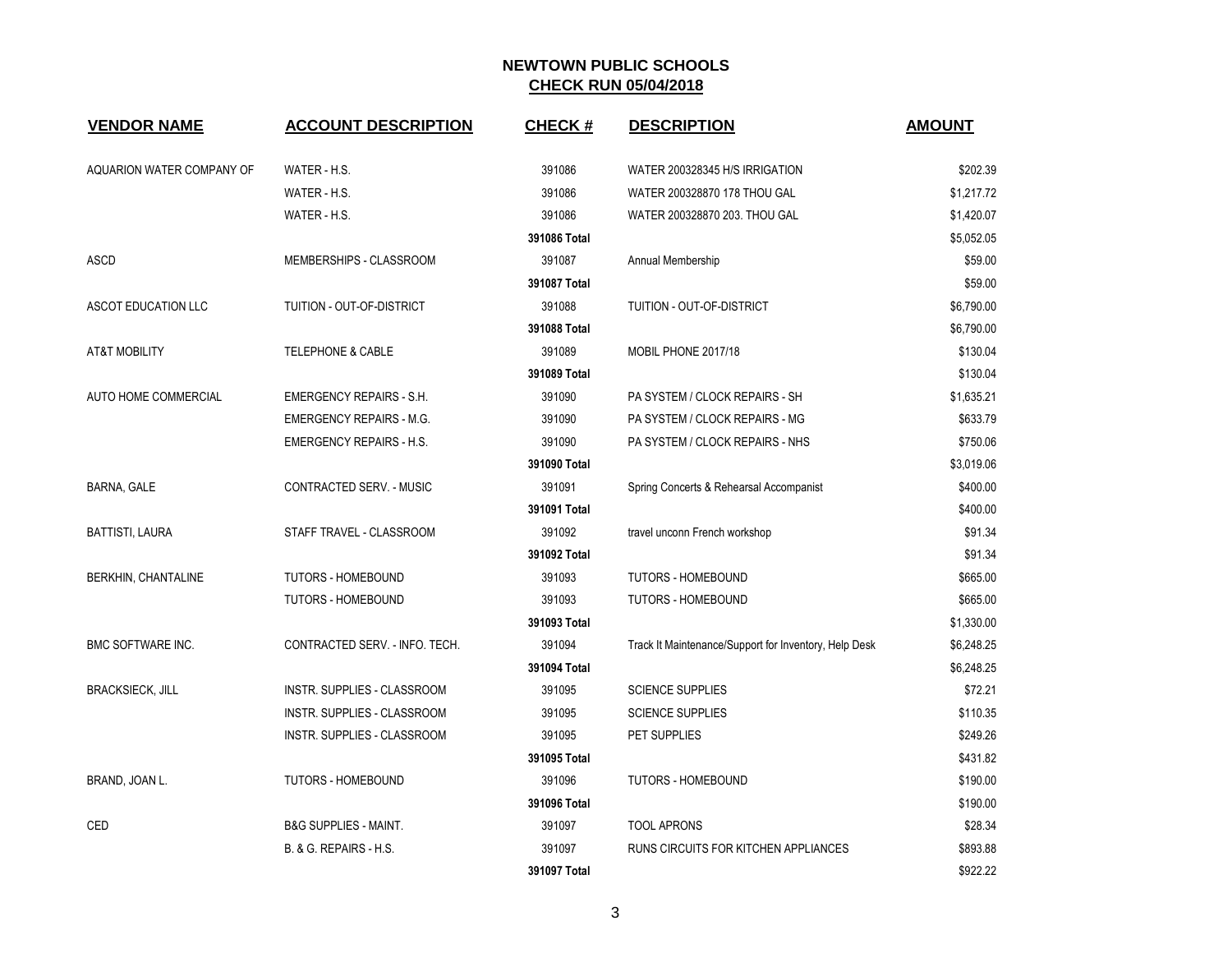| <b>VENDOR NAME</b>             | <b>ACCOUNT DESCRIPTION</b>           | <b>CHECK#</b> | <b>DESCRIPTION</b>                             | <b>AMOUNT</b> |
|--------------------------------|--------------------------------------|---------------|------------------------------------------------|---------------|
| CENGAGE LEARNING INC.          | CONTRACTED SERV. - LIBRARY           | 391098        | Gale database renewals. No S&H.                | \$12,151.98   |
|                                | CONTRACTED SERV. - LIBRARY           | 391098        | Gale database renewals. No S&H.                | \$1,720.02    |
|                                |                                      | 391098 Total  |                                                | \$13,872.00   |
| CHARTER COMMUNICATION          | <b>TELEPHONE &amp; CABLE</b>         | 391099        | SERV 2017/18\$3,153.60 PER MONTH               | \$3,193.55    |
|                                |                                      | 391099 Total  |                                                | \$3,193.55    |
| <b>CIAC</b>                    | STAFF TRAIN. - CLASSROOM             | 391100        | OUT OF SEASON RULE                             | \$750.00      |
|                                |                                      | 391100 Total  |                                                | \$750.00      |
| CONNEC-TO-TALK                 | PROF. SERV. - PSYCH/MED. EVAL.       | 391101        | BCBA CONSULT 04/23-04/27/18                    | \$170.00      |
|                                | PROF. SERV. - PSYCH/MED. EVAL.       | 391101        | ABA SERV 04/23-04/27/18                        | \$1,400.00    |
|                                |                                      | 391101 Total  |                                                | \$1,570.00    |
| CONNECTICUT PEST ELIMINAT      | <b>B&amp;G CONTRACTED SERV.</b>      | 391102        | MONTHLY PEST CONTROL - ALL SCHOOLS (2017-2018) | \$900.00      |
|                                |                                      | 391102 Total  |                                                | \$900.00      |
| <b>CSCA</b>                    | STAFF TRAIN. - GUIDANCE              | 391103        | STAFF TRAIN. - GUIDANCE                        | \$60.00       |
|                                | STAFF TRAIN. - GUIDANCE              | 391103        | STAFF TRAIN. - GUIDANCE                        | \$60.00       |
|                                |                                      | 391103 Total  |                                                | \$120.00      |
| DANDY DISTRIBUTES INC.         | INSTR. SUPPLIES - LIFE MAN./CULINARY | 391104        | <b>FOOD SUPPLIES</b>                           | \$306.95      |
|                                | INSTR. SUPPLIES - LIFE MAN./CULINARY | 391104        | <b>FOOD SUPPLIES</b>                           | \$281.09      |
|                                | INSTR. SUPPLIES - LIFE MAN./CULINARY | 391104        | <b>FOOD SUPPLIES</b>                           | \$500.28      |
|                                |                                      | 391104 Total  |                                                | \$1,088.32    |
| <b>EARTH'S BIRTHDAY PRO</b>    | INSTR. SUPPLIES - CLASSROOM          | 391105        | PLB-Painted Lady Butterfly Caterpillars        | \$333.50      |
|                                | INSTR. SUPPLIES - CLASSROOM          | 391105        | <b>SHIPPING</b>                                | \$33.35       |
|                                |                                      | 391105 Total  |                                                | \$366.85      |
| EAST RIVER ENERGY INC.         | FUEL OIL - HOM.                      | 391106        | OIL 1001.6 GAL HOM                             | \$2,287.30    |
|                                |                                      | 391106 Total  |                                                | \$2,287.30    |
| <b>EASTERN WATER SOLUTIONS</b> | B. & G. REPAIRS - H.S.               | 391107        | VAC OUT BASKET / PIT - NHS                     | \$520.00      |
|                                |                                      | 391107 Total  |                                                | \$520.00      |
| <b>ECOLAB</b>                  | REPAIRS - LIFE MAN./CULINARY         | 391108        | <b>VALVE REPLACEMENT</b>                       | \$241.61      |
|                                | REPAIRS - LIFE MAN./CULINARY         | 391108        | <b>GREASE LIFT- POWER WASH</b>                 | \$887.30      |
|                                |                                      | 391108 Total  |                                                | \$1,128.91    |
| ELITE ROOFING & RESTORATION    | <b>EMERGENCY REPAIRS - H.</b>        | 391109        | ROOF REPAIRS - HAWL                            | \$2,439.07    |
|                                |                                      | 391109 Total  |                                                | \$2,439.07    |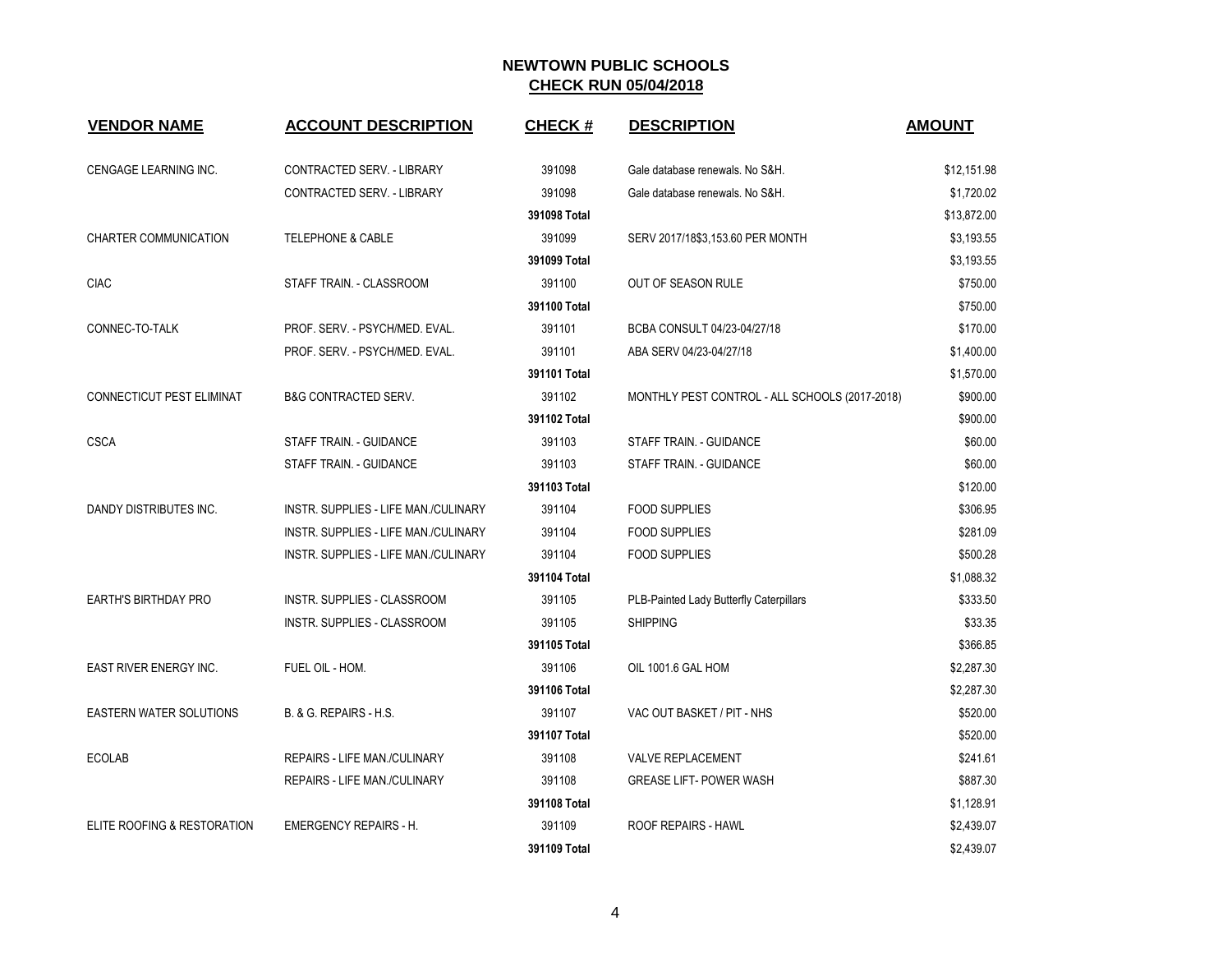| <b>VENDOR NAME</b>               | <b>ACCOUNT DESCRIPTION</b>            | <b>CHECK#</b> | <b>DESCRIPTION</b>            | <b>AMOUNT</b> |
|----------------------------------|---------------------------------------|---------------|-------------------------------|---------------|
| EVERSOURCE (ELEC-BOE)            | ELECTRICITY - H.                      | 391110        | ELEC 51084633023 28160.00 KWH | \$4,602.32    |
|                                  | ELECTRICITY - S.H.                    | 391110        | ELEC 51466947041 18,816. KWH  | \$10,974.51   |
|                                  | ELECTRICITY - M.G.                    | 391110        | ELEC 51171733009 21,760. KWH  | \$3,497.19    |
|                                  | ELECTRICITY - HOM.                    | 391110        | ELEC 51844633024 17,280. KWH  | \$8,522.27    |
|                                  | ELECTRICITY - H.S.                    | 391110        | ELEC 51418253076 334,800. KWH | \$49,978.34   |
|                                  | ELECTRICITY - H.S.                    | 391110        | ELEC 51356633040 13.00 KWH    | \$45.55       |
|                                  | ELECTRICITY - H.S.                    | 391110        | ELEC 51318375011 3619.00 KWH  | \$476.84      |
|                                  | ELECTRICITY - H.S.                    | 391110        | ELEC 51223253097 20.00 KWH    | \$56.07       |
|                                  |                                       | 391110 Total  |                               | \$78,153.09   |
| EVERSOURCE (GAS-BOE)             | PROPANE & NATURAL GAS - RIS.          | 391111        | GAS 57526160064 206.50 CCF    | \$259.48      |
|                                  | PROPANE & NATURAL GAS - M.S.          | 391111        | GAS 57201350022 6967.90 CCF   | \$4,735.06    |
|                                  | PROPANE & NATURAL GAS - H.S.          | 391111        | GAS 57379855042 375.10 CCF    | \$417.23      |
|                                  |                                       | 391111 Total  |                               | \$5,411.77    |
| FONOVIC, JESSICA                 | INSTR. SUPPLIES - SCIENCE             | 391112        | <b>SCIENCE SUPPLIES</b>       | \$44.21       |
|                                  |                                       | 391112 Total  |                               | \$44.21       |
| GASPARINE, BARBARA               | OFF. SUPPLIES - ADMIN.                | 391113        | <b>ADM SUPPLIES</b>           | \$130.41      |
|                                  |                                       | 391113 Total  |                               | \$130.41      |
| <b>GLOBAL MECHANICAL LLC</b>     | <b>CONTRACTED SERV. - BUSINESS ED</b> | 391114        | Greenhouse                    | \$192.70      |
|                                  | <b>INSTR. SUPPLIES - SCIENCE</b>      | 391114        | Greenhouse repairs            | \$192.71      |
|                                  |                                       | 391114 Total  |                               | \$385.41      |
| GOLDIE AND LIBRO MUSIC CE        | <b>REPAIRS - MUSIC</b>                | 391115        | <b>INSTRUMENT REPAIRS</b>     | \$195.00      |
|                                  |                                       | 391115 Total  |                               | \$195.00      |
| <b>GRIFFIN GREENHOUSE SUPPLI</b> | CONTRACTED SERV. - C.W.E.             | 391116        | <b>HORTICUBE</b>              | \$120.76      |
|                                  |                                       | 391116 Total  |                               | \$120.76      |
| <b>HAT CITY PAPER &amp; SUP</b>  | <b>B&amp;G SUPPLIES - CUSTODIAL</b>   | 391117        | PAPER PRODUCTS, GLASS CLEANER | \$5,641.63    |
|                                  |                                       | 391117 Total  |                               | \$5,641.63    |
| <b>HEINEMANN</b>                 | INSTR. SUPPLIES - ENGLISH             | 391118        | 9780325081137 180 Days book   | \$27.50       |
|                                  | INSTR. SUPPLIES - ENGLISH             | 391118        | Shipping                      | \$7.00        |
|                                  |                                       | 391118 Total  |                               | \$34.50       |
| HURLEY, SUZANNE                  | SUPPLIES - LIBRARY                    | 391119        | <b>LIBRARY BOOKS</b>          | \$157.88      |
|                                  |                                       | 391119 Total  |                               | \$157.88      |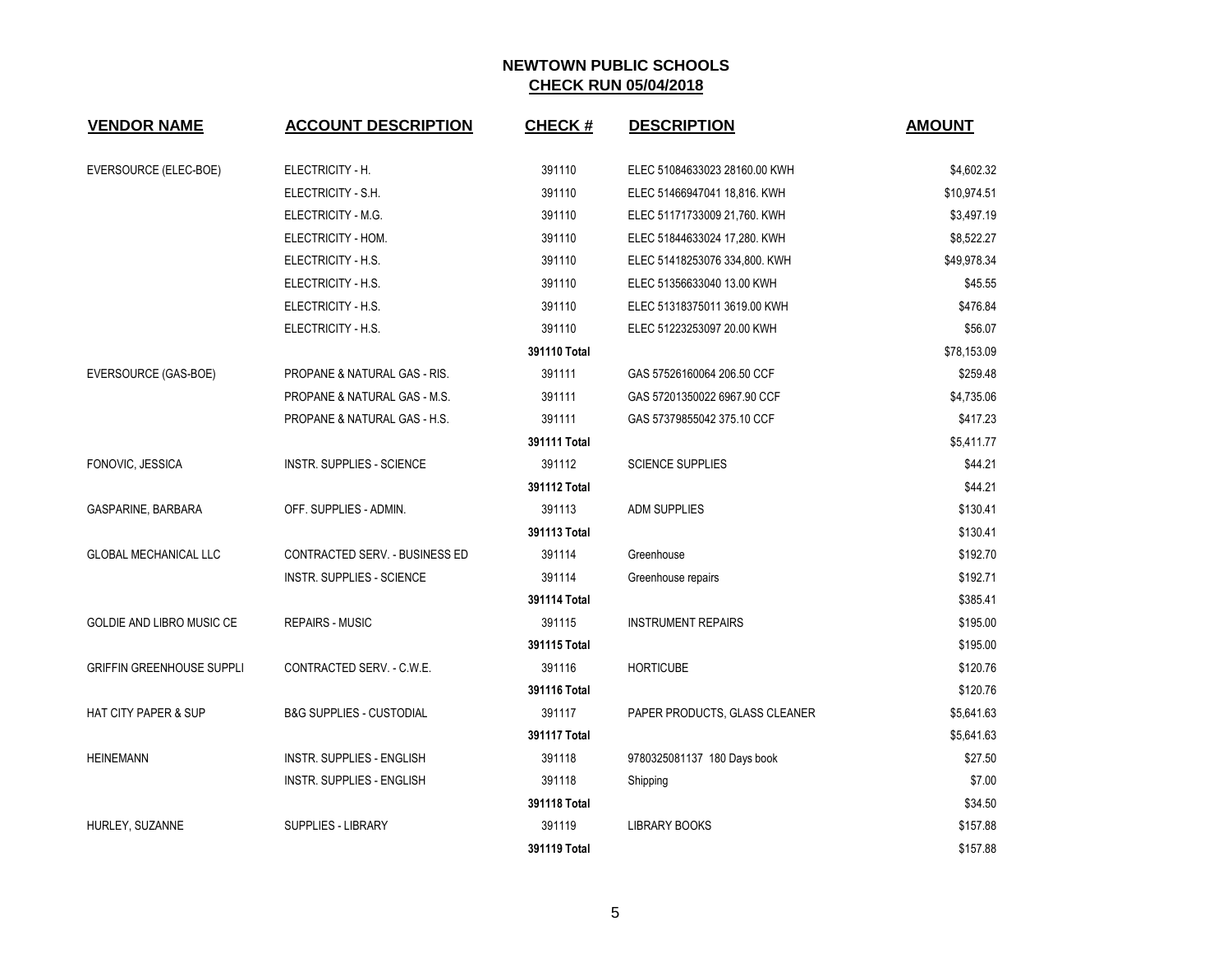| <b>VENDOR NAME</b>         | <b>ACCOUNT DESCRIPTION</b>        | <b>CHECK#</b> | <b>DESCRIPTION</b>                                | <b>AMOUNT</b> |
|----------------------------|-----------------------------------|---------------|---------------------------------------------------|---------------|
| HUSSEY SEATING COMPANY     | <b>EMERGENCY REPAIRS - H.</b>     | 391120        | GYM WALL PAD REPLACE - HAWL                       | \$1,865.00    |
|                            | B. & G. REPAIRS - M.S.            | 391120        | <b>GYM/BACKSTOPS M/S</b>                          | \$3,550.00    |
|                            |                                   | 391120 Total  |                                                   | \$5,415.00    |
| J.C. MUSIC, LLC            | <b>REPAIRS - MUSIC</b>            | 391121        | For instrument repair throughout the school year. | \$115.00      |
|                            |                                   | 391121 Total  |                                                   | \$115.00      |
| KINSLEY POWER SYSTEMS      | <b>B&amp;G CONTRACTED SERV.</b>   | 391122        | PREVENT MAINT GENERATOR SVC                       | \$460.00      |
|                            | <b>B&amp;G CONTRACTED SERV.</b>   | 391122        | PREVENT MAINT GENERATOR SVC                       | \$490.00      |
|                            | <b>B&amp;G CONTRACTED SERV.</b>   | 391122        | PREVENT MAINT GENERATOR SVC                       | \$460.00      |
|                            | <b>B&amp;G CONTRACTED SERV.</b>   | 391122        | PREVENT MAINT GENERATOR SVC                       | \$880.00      |
|                            |                                   | 391122 Total  |                                                   | \$2,290.00    |
| LANNING, LOIS PH .D.       | STAFF TRAIN. - STAFF DEVELOP.     | 391123        | Concept - Based Training                          | \$6,600.00    |
|                            |                                   | 391123 Total  |                                                   | \$6,600.00    |
| MACHADO, ANA PAULA DR.     | MEDICAL ADVISOR - HEALTH ADMIN    | 391124        | MAY 2018 MEDICAL DIRECTOR                         | \$1,000.00    |
|                            |                                   | 391124 Total  |                                                   | \$1,000.00    |
| MARAK, JILL                | STAFF TRAIN. - CLASSROOM          | 391125        | <b>CMEA CONF</b>                                  | \$180.00      |
|                            |                                   | 391125 Total  |                                                   | \$180.00      |
| MARTINKA, JOSEPH & SONS    | REPAIRS - MAINT.                  | 391126        | <b>GATOR REPAIR - NMS</b>                         | \$328.60      |
|                            |                                   | 391126 Total  |                                                   | \$328.60      |
| MASON W.B. INC.            | OFF. SUPPLIES - BUS. SERV.        | 391127        | COFFEE 2017/18                                    | \$56.95       |
|                            |                                   | 391127 Total  |                                                   | \$56.95       |
| <b>MASTRI BUILDERS LLC</b> | B. & G. REPAIRS - M.S.            | 391128        | SHELVING INSTALL OLD BOILER RM - NMS              | \$1,350.00    |
|                            | B. & G. REPAIRS - M.S.            | 391128        | INSTALL ACOUSTICAL CEILING - NMS                  | \$4,390.00    |
|                            | B. & G. REPAIRS - H.              | 391128        | HOLE REPAIR IN SPEC ED QUIET ROOM - HAWLEY        | \$2,960.00    |
|                            |                                   | 391128 Total  |                                                   | \$8,700.00    |
| <b>MCFADDEN, BETTY</b>     | INSTR. SUPPLIES - CLASSROOM       | 391129        | PARENT ORIEN SUPPLIES                             | \$87.82       |
|                            |                                   | 391129 Total  |                                                   | \$87.82       |
| MCGUIRE, CYNTHIA           | STAFF TRAVEL - PUPIL SERV.        | 391130        | <b>TRAVEL NCP JOBSITE</b>                         | \$61.04       |
|                            |                                   | 391130 Total  |                                                   | \$61.04       |
| <b>MITCHELL</b>            | <b>FUEL FOR VEHICLES - TRANS.</b> | 391131        | PROPANE 200.0                                     | \$238.00      |
|                            |                                   | 391131 Total  |                                                   | \$238.00      |
| MOBILE MINI, INC.          | <b>EQUIP RENTAL - B&amp;G</b>     | 391132        | STORAGE CONTAINER RENTAL - 2017-2018              | \$75.00       |
|                            | <b>EQUIP RENTAL - SPORTS</b>      | 391132        | STORAGE CONTAINER RENTAL - 2017-2018              | \$95.00       |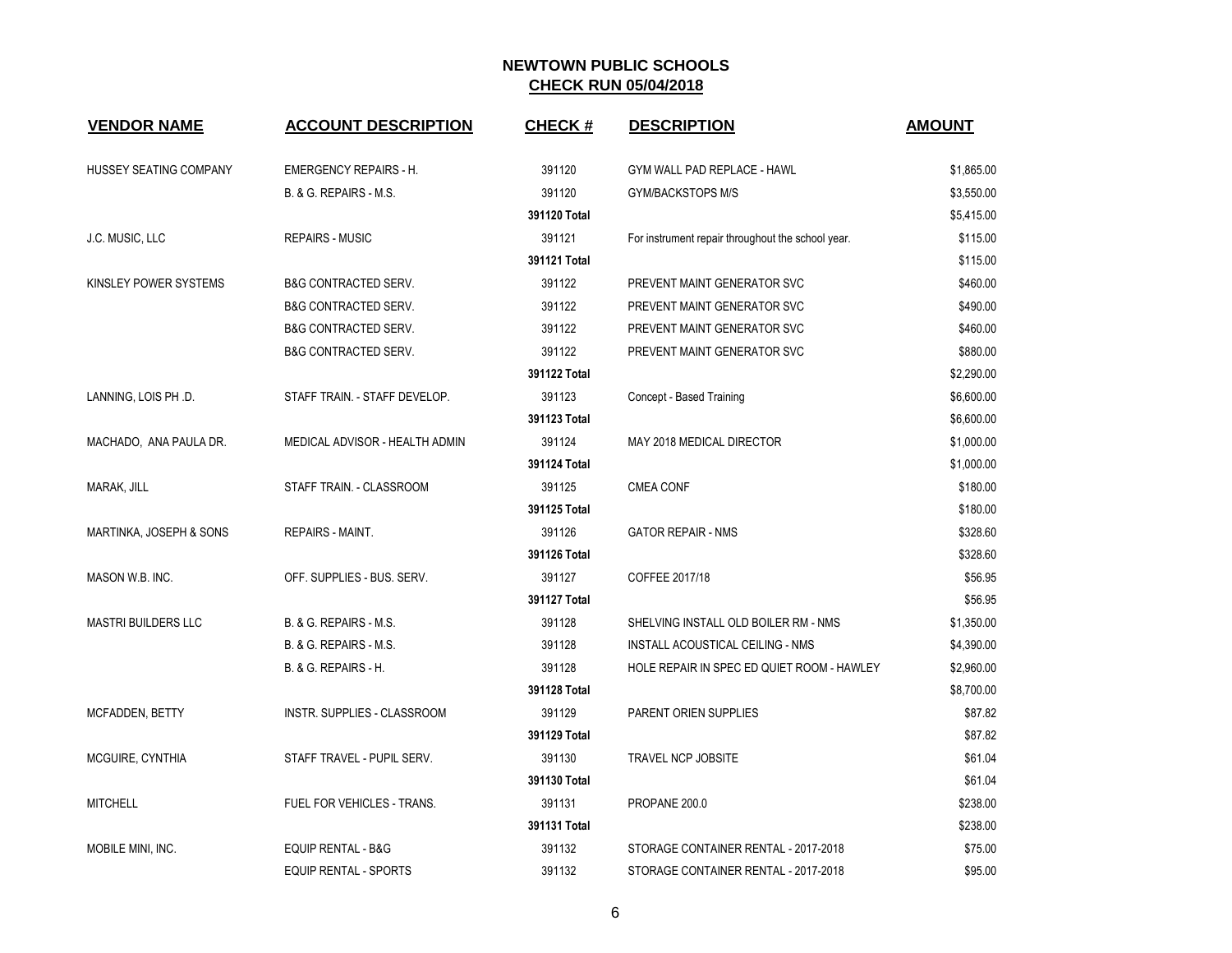| <b>VENDOR NAME</b>            | <b>ACCOUNT DESCRIPTION</b>    | <b>CHECK#</b> | <b>DESCRIPTION</b>                        | <b>AMOUNT</b> |
|-------------------------------|-------------------------------|---------------|-------------------------------------------|---------------|
| MOBILE MINI, INC.             | <b>EQUIP RENTAL - SPORTS</b>  | 391132        | STORAGE CONTAINER RENTAL - 2017-2018      | \$75.00       |
|                               | <b>EQUIP RENTAL - SPORTS</b>  | 391132        | STORAGE CONTAINER RENTAL - 2017-2018      | \$75.00       |
|                               |                               | 391132 Total  |                                           | \$320.00      |
| MORSE & CO, E.A.              | <b>REPAIRS - CUSTODIAL</b>    | 391133        | <b>CUSTODIAL MACHINE REPAIRS - SH</b>     | \$341.63      |
|                               | <b>REPAIRS - CUSTODIAL</b>    | 391133        | CUSTODIAL MACHINE REPAIR PARTS - NHS      | \$613.90      |
|                               |                               | 391133 Total  |                                           | \$955.53      |
| <b>NEW ENGLAND SPORTSWEAR</b> | <b>REPAIRS - SPORTS</b>       | 391134        | Replacement NHS Jersey Ref Inv#2511       | \$75.00       |
|                               | INSTR. SUPPLIES - SPORTS      | 391134        | Newtown Middle School XC Team Shirts      | \$522.50      |
|                               |                               | 391134 Total  |                                           | \$597.50      |
| NEWTOWN BOARD OF EDU          | MEDICAL INS. PREMIUMS         | 391135        | <b>LONG TERM DISABILITY</b>               | \$2,273.85    |
|                               | <b>ADMINISTRATION FEES</b>    | 391135        | COBRA ADM FEE MAY 2018                    | \$300.00      |
|                               | <b>ADMINISTRATION FEES</b>    | 391135        | RETIREE ADM FEE APR 2018                  | \$175.00      |
|                               | LIFE INSURANCE                | 391135        | <b>AD&amp;D PREMIUM</b>                   | \$1,194.66    |
|                               | LIFE INSURANCE                | 391135        | LIFE PREMIUM                              | \$5,955.30    |
|                               |                               | 391135 Total  |                                           | \$9,898.81    |
| NEWTOWN FOOD SERVICES         | OFF. SUPPLIES - ADMIN.        | 391136        | READ A LOUD PJ MILK                       | \$8.10        |
|                               | OFF. SUPPLIES - ADMIN.        | 391136        | For Professional Development refreshments | \$61.50       |
|                               | OFF. SUPPLIES - ADMIN.        | 391136        | PRINCIPAL S BREAKFAST MEETINGS            | \$104.25      |
|                               |                               | 391136 Total  |                                           | \$173.85      |
| NEWTOWN YOUTH AND FAMILY      | PROF. SERV. - SUBSTANCE ABUSE | 391137        | PROF. SERV. - SUBSTANCE ABUSE             | \$11,679.02   |
|                               |                               | 391137 Total  |                                           | \$11,679.02   |
| <b>NIXON COMPANY</b>          | INSTR. SUPPLIES - SPORTS      | 391138        | Ref Inv #198102 - Sports Emblems          | \$420.00      |
|                               |                               | 391138 Total  |                                           | \$420.00      |
| NORCOM CT                     | <b>REPAIRS - SECURITY</b>     | 391139        | Six (6) CP-110 Motorola Radios from MGS   | \$220.00      |
|                               |                               | 391139 Total  |                                           | \$220.00      |
| NYA SPORTS & FITNESS CENT     | <b>REPAIRS - SPORTS</b>       | 391140        | <b>FIELD RENTAL</b>                       | \$911.25      |
|                               |                               | 391140 Total  |                                           | \$911.25      |
| O'CALLAGHAN, MARGARET         | INSTR. SUPPLIES - SPORTS      | 391141        | UNIFIED SPORTS FOOD & SUPPLIES            | \$570.97      |
|                               |                               | 391141 Total  |                                           | \$570.97      |
| ON-SITE SHREDDING             | CONTRACTED SERV. - BUS. SERV. | 391142        | SHREDDING SERV 2017/18 C/O                | \$50.00       |
|                               |                               | 391142 Total  |                                           | \$50.00       |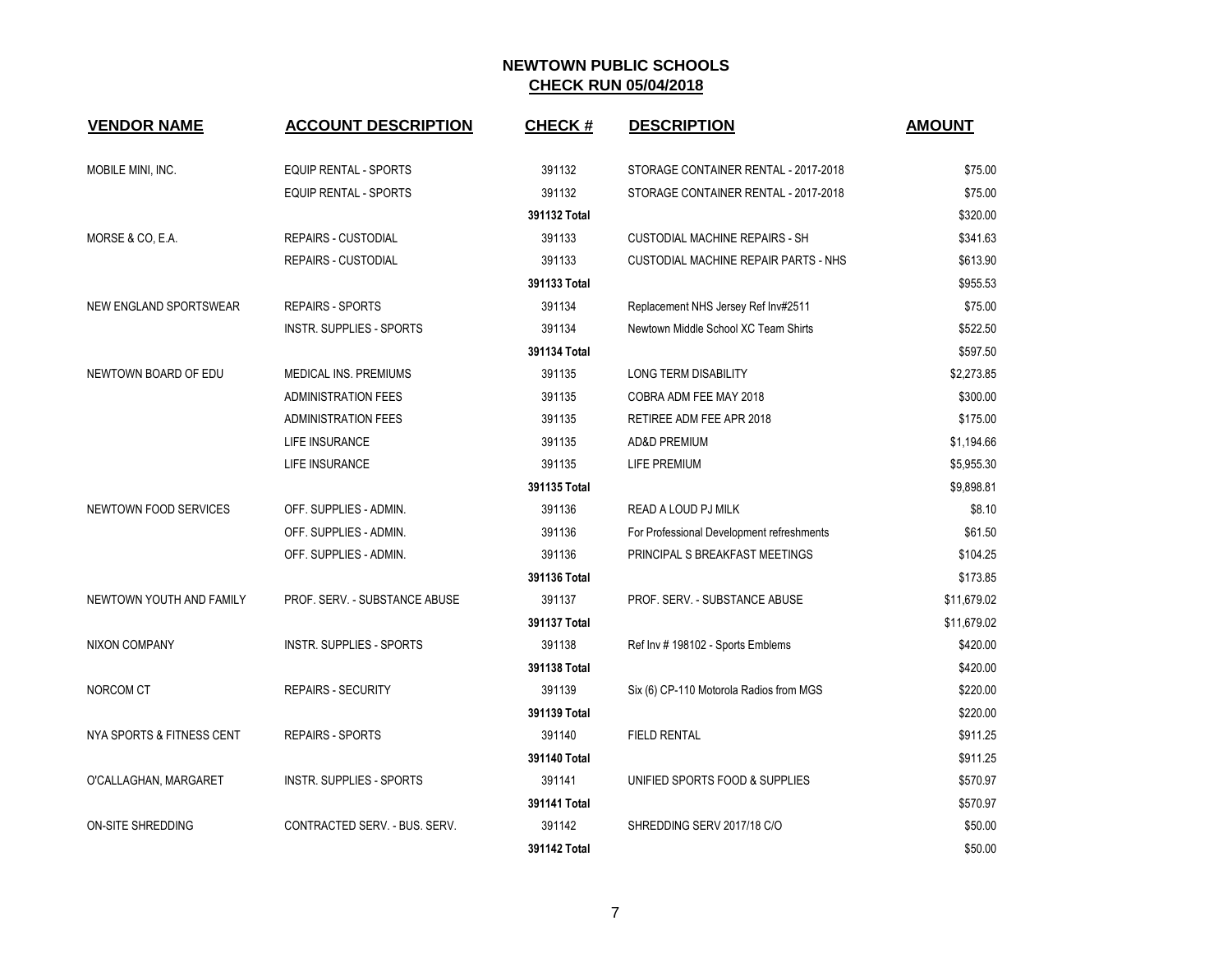| <b>VENDOR NAME</b>        | <b>ACCOUNT DESCRIPTION</b>      | <b>CHECK#</b> | <b>DESCRIPTION</b>                               | <b>AMOUNT</b> |
|---------------------------|---------------------------------|---------------|--------------------------------------------------|---------------|
| OTIS ELEVATOR COMPANY     | <b>B&amp;G CONTRACTED SERV.</b> | 391143        | ELEVATOR SVC CONTRACT 2017-2018                  | \$292.53      |
|                           | <b>B&amp;G CONTRACTED SERV.</b> | 391143        | ELEVATOR SVC CONTRACT 2017-2018                  | \$921.48      |
|                           |                                 | 391143 Total  |                                                  | \$1,214.01    |
| PEPPER J.W. & SON IN      | <b>INSTR. SUPPLIES - MUSIC</b>  | 391144        | <b>MUSIC SUPPLIES- ENCUMBER</b>                  | \$15.00       |
|                           |                                 | 391144 Total  |                                                  | \$15.00       |
| PETTY CASH - M/G          | OFF. SUPPLIES - ADMIN.          | 391145        | PETTY CASH                                       | \$95.73       |
|                           |                                 | 391145 Total  |                                                  | \$95.73       |
| <b>ROBINSON, RICK</b>     | B&G SUPPLIES - CUSTODIAL        | 391146        | SHOES (80674)                                    | \$150.00      |
|                           |                                 | 391146 Total  |                                                  | \$150.00      |
| ROSETTA STONE LTD.        | STAFF TRAIN. - CLASSROOM        | 391147        | <b>LICENSES</b>                                  | \$1,474.00    |
|                           |                                 | 391147 Total  |                                                  | \$1,474.00    |
| SALUSTRI, KERI            | <b>REPAIRS - MUSIC</b>          | 391148        | Piano Accompanist for two Hawley chorus concerts | \$125.00      |
|                           |                                 | 391148 Total  |                                                  | \$125.00      |
| SHIPMAN & GOODWIN LLP     | PROF. SERV. - SP. ED. LEGAL     | 391149        | SPEC ED SERV MARCH 2018                          | \$3,780.00    |
|                           | PROF. SERV. - SUPER.            | 391149        | SERV BOE MARCH 2018                              | \$18,294.00   |
|                           |                                 | 391149 Total  |                                                  | \$22,074.00   |
| ST. CATHERINE ACADEMY     | TUITION - OUT-OF-DISTRICT       | 391150        | TUITION - OUT-OF-DISTRICT                        | \$3,500.00    |
|                           | TUITION - OUT-OF-DISTRICT       | 391150        | TUITION - OUT-OF-DISTRICT                        | \$3,500.00    |
|                           |                                 | 391150 Total  |                                                  | \$7,000.00    |
| TABASKO, EILEEN           | INSTR. SUPPLIES - CLASSROOM     | 391151        | <b>LITERATURE NIGHT</b>                          | \$26.97       |
|                           |                                 | 391151 Total  |                                                  | \$26.97       |
| <b>TEAM FITZ GRAPHICS</b> | REPAIRS - SPORTS                | 391152        | Replacement Banner - Ref Inv#11633b              | \$1,285.00    |
|                           |                                 | 391152 Total  |                                                  | \$1,285.00    |
| <b>VERIZON WIRELESS</b>   | TELEPHONE & CABLE               | 391153        | TELEPHONE SERV 2017/18                           | \$2,418.32    |
|                           |                                 | 391153 Total  |                                                  | \$2,418.32    |
| WALTER, JEAN              | OFF. SUPPLIES - ADMIN.          | 391154        | SIGNS FOR ART SHOW                               | \$15.60       |
|                           |                                 | 391154 Total  |                                                  | \$15.60       |
| WASHBURN, CHESTER         | INSTR. SUPPLIES - CLASSROOM     | 391155        | 9TH GRADE FOOD                                   | \$20.76       |
|                           |                                 | 391155 Total  |                                                  | \$20.76       |
| WESTERN CT STATE UNIVERSI | CONTRACTED SERV. - ADMIN.       | 391156        | <b>GRADUATION-ONEILL CENTER DEPOSIT</b>          | \$535.40      |
|                           |                                 | 391156 Total  |                                                  | \$535.40      |